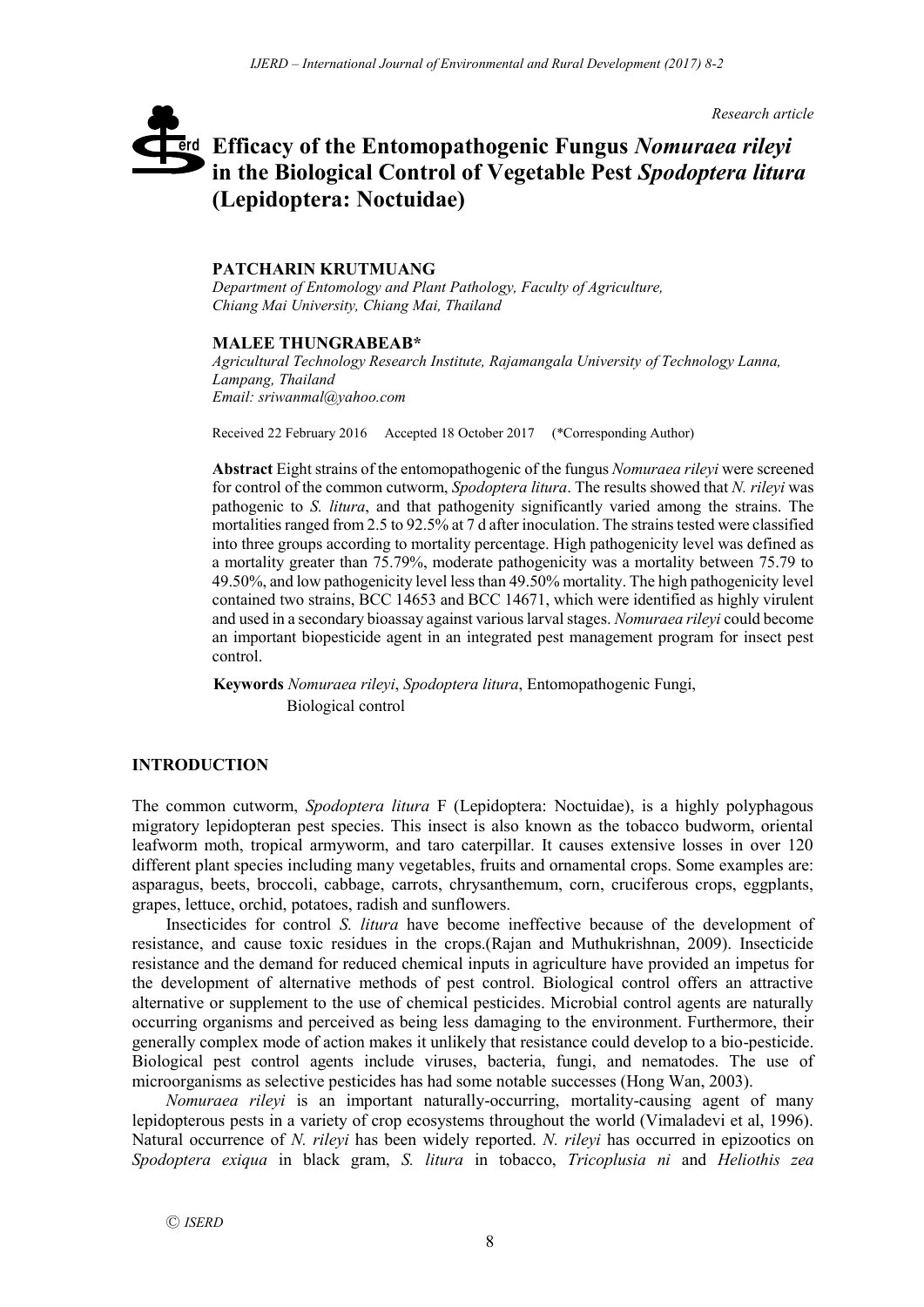(Srisukchayakul, 2005). Furthermore, its occurrence has been reported on *Helivoverpa armigera* in tomato and on *S. litura* in soybean, potato and cabbage (Patill and Abhilash, 2014).

## **OBJECTIVES**

The objective of this study was to determine the pathogenicity of *Nomuraea rileyi* strains on larvae of *Spodoptera litura* under laboratory conditions.

## **METHODOLOGY**

#### **Insects**

*Spodoptera litura* populations including egg masses, larvae and adults were collected from cruciferous vegetable crop plantations in Chiang Mai, Thailand. All stages were maintained under laboratory conditions. The pupae were kept and used as a stock to build up new colonies. The adults were reared in cages and fed with a 5% honey solution.

#### **Fungal Preparations and Pathogenicity**

*Nomuraea rileyi* strains from adult insects in the order Lepidoptera collected in natural environments of Thailand were obtained from the BIOTEC Culture Collection (BCC), National Center for Genetic Engineering and Biotechnology (BIOTEC), Pathum Thani, Thailand. (Table 1). The fungal strains were cultured on SMAY (Sabouraud's maltose agar medium supplemented with 1% yeast extract) in 90 mm Petri dishes and incubated for 12-15 d at  $25\pm1^{\circ}$ C (Fig. 1). Conidial suspensions were prepared by scraping conidia from petri plates into an aqueous solution of 0.002% Tween 80. The conidial suspension was filtered through several layers of cheesecloth to remove mycelial mats. Viability of conidia was assessed by germination tests before preparation of suspensions. The concentration of conidia in the final suspensions was determined using a hemocytometer. The conidial suspension used for the bioassays was adjusted by diluting conidia with the Tween 80 solution to final concentrations of 6x107, 6x108 and 6x109 conidia/ml. To determine pathogenicity, each of the conidial suspensions were sprayed on larvae of different instars (I-III). Three replications were used with 10 larvae per replication including a non-treated control. The larval mortality was recorded at 7 d after inoculation.

|  | Table 1 Strains of the entomopathogenic fungus <i>Nomuraea rileyi</i> collected from Thailand |  |  |  |  |
|--|-----------------------------------------------------------------------------------------------|--|--|--|--|
|  | and used in pathogenicity tests against larvae of Spodoptera litura                           |  |  |  |  |

| N <sub>0</sub> | Strain number    | TNCC number: | Fungus species  | Host insect         |
|----------------|------------------|--------------|-----------------|---------------------|
|                | <b>BCC 14653</b> | 4522         | Nomuraea rileyi | Lepidoptera - adult |
|                | <b>BCC 14658</b> | 4685         | Nomuraea rileyi | Lepidoptera - adult |
| 3              | <b>BCC 14659</b> | 4686         | Nomuraea rileyi | Lepidoptera - adult |
| 4              | <b>BCC 14660</b> | 4687         | Nomuraea rileyi | Lepidoptera - adult |
|                | <b>BCC 14670</b> | 4327         | Nomuraea rileyi | Lepidoptera - adult |
| 6              | <b>BCC 14671</b> | 4328         | Nomuraea rileyi | Lepidoptera - adult |
|                | <b>BCC 14672</b> | 4329         | Nomuraea rileyi | Lepidoptera - adult |
|                | <b>BCC 14673</b> | 4318         | Nomuraea rilevi | Lepidoptera - adult |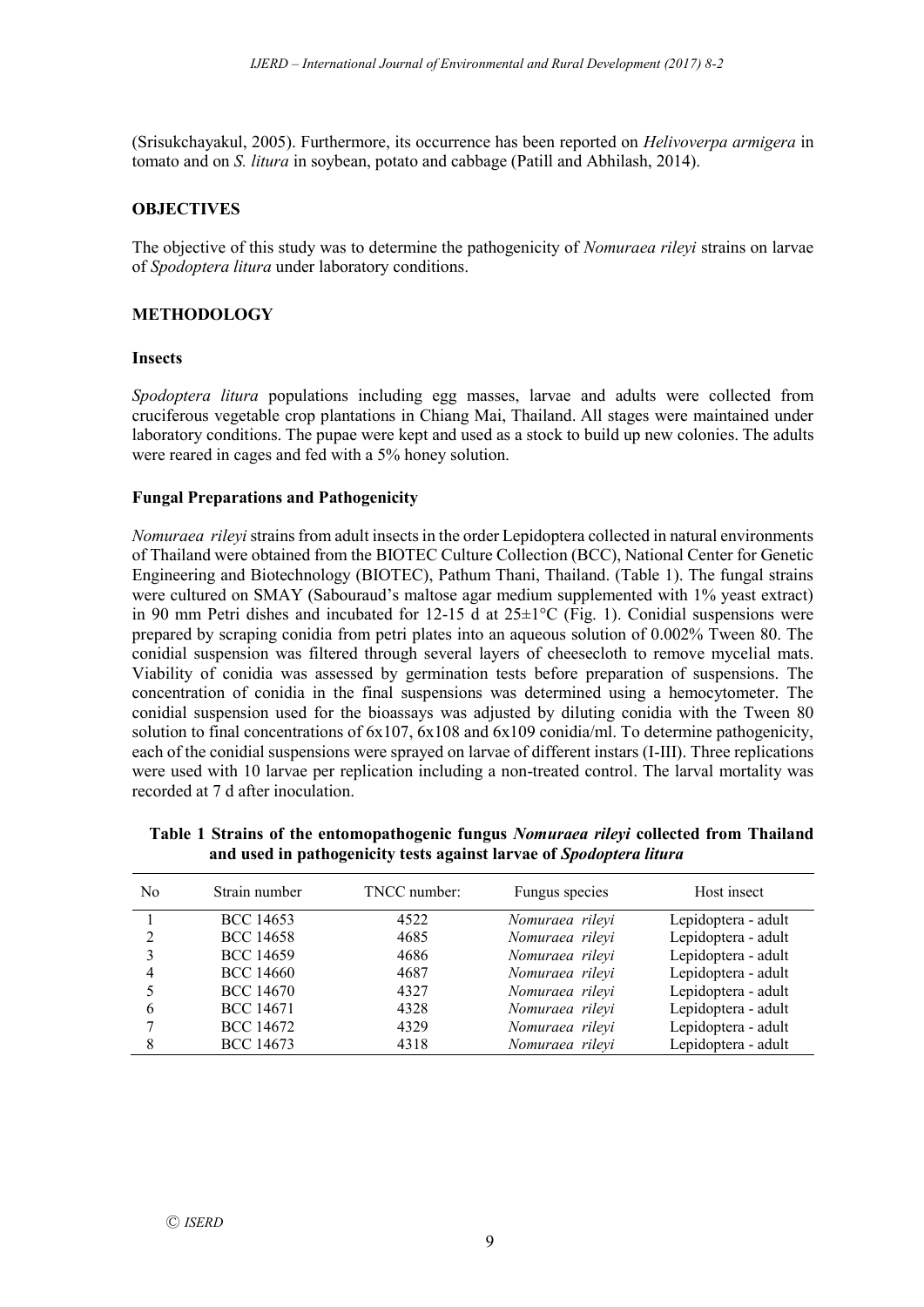

**Fig. 1 Colony and conidial characteristics of** *Nomuraea rileyi*

## **RESULTS AND DISCUSSION**

The results showed that *N. rileyi* was pathogenic to *Spodoptera litura*; the cumulative mortalities ranged from 0 to 92.5% at 7 days after inoculation (Table 2). The corrected mortalities significantly differed ( $P \leq 0.05$ ) between strains (Fig. 2).

|              | Nomuraea rileyi   | % Mortality      |                  |                  |  |
|--------------|-------------------|------------------|------------------|------------------|--|
| )conidia/ml( |                   | I instar         | II instar        | III instar       |  |
| Strain 1     | 6x10 <sup>7</sup> | 82.5             | 72.5             | 72.5             |  |
|              | 6x10 <sup>8</sup> | 85.0             | 77.5             | 55.0             |  |
|              | 6x10 <sup>9</sup> | 92.5             | 92.5             | 70.0             |  |
| Strain 2     | 6x10 <sup>7</sup> | 35.0             | 20.0             | 20.0             |  |
|              | 6x10 <sup>8</sup> | 30.0             | 30.0             | 37.5             |  |
|              | 6x10 <sup>9</sup> | 37.5             | 32.5             | 32.5             |  |
| Strain 3     | 6x10 <sup>7</sup> | 2.5              | 7.5              | 7.5              |  |
|              | 6x10 <sup>8</sup> | 2.5              | 2.5              | 2.5              |  |
|              | 6x10 <sup>9</sup> | $\mathbf{0}$     | $\mathbf{0}$     | $\mathbf{0}$     |  |
| Strain 4     | 6x10 <sup>7</sup> | 7.5              | 10.0             | 10.0             |  |
|              | 6x10 <sup>8</sup> | 10.0             | 25.0             | 5.0              |  |
|              | 6x10 <sup>9</sup> | 5.0              | 22.5             | 2.5              |  |
| Strain 5     | 6x10 <sup>7</sup> | 47.5             | 30.0             | 2.5              |  |
|              | 6x10 <sup>8</sup> | 40.0             | 25.0             | 7.5              |  |
|              | 6x10 <sup>9</sup> | 40.0             | 25.0             | 25.0             |  |
| Strain 6     | 6x10 <sup>7</sup> | 87.5             | 77.5             | 75.0             |  |
|              | 6x10 <sup>8</sup> | 92.5             | 87.5             | 67.5             |  |
|              | 6x10 <sup>9</sup> | 92.5             | 80.0             | 82.5             |  |
| Strain 7     | 6x10 <sup>7</sup> | 47.5             | 32.5             | 12.5             |  |
|              | 6x10 <sup>8</sup> | 35.0             | 15.0             | 15.0             |  |
|              | 6x10 <sup>9</sup> | 50.0             | 10.0             | 10.0             |  |
| Strain 8     | 6x10 <sup>7</sup> | 7.5              | 17.5             | 7.5              |  |
|              | 6x10 <sup>8</sup> | 17.5             | 7.5              | 2.5              |  |
|              | 6x10 <sup>9</sup> | 17.5             | 10.0             | 12.5             |  |
| Control      |                   | $\boldsymbol{0}$ | $\boldsymbol{0}$ | $\boldsymbol{0}$ |  |

| Table 2 Cumulative mortality of the entomopathogenic fungus <i>Nomuraea rileyi</i> on each instar |  |
|---------------------------------------------------------------------------------------------------|--|
| of Spodoptera litura at 7 d after inoculation                                                     |  |

In support of the present investigation, Padanad and Krishnaraj, (2009) observed that all ten isolates of *N. rileyi* were active against third instars of *S. litura*, resulting in 85 to 97% mortality. Patil et al., (2014) stated that early instars were highly susceptible with a mortality of 70.17 percent, which decreased significantly as the age of the larvae advanced. However, there were statistically no significant differences among the strains with respect to the pathogenicity levels. The strains tested could be classified into two groups according to mortality percentage (Table 3). Fungal strains BCC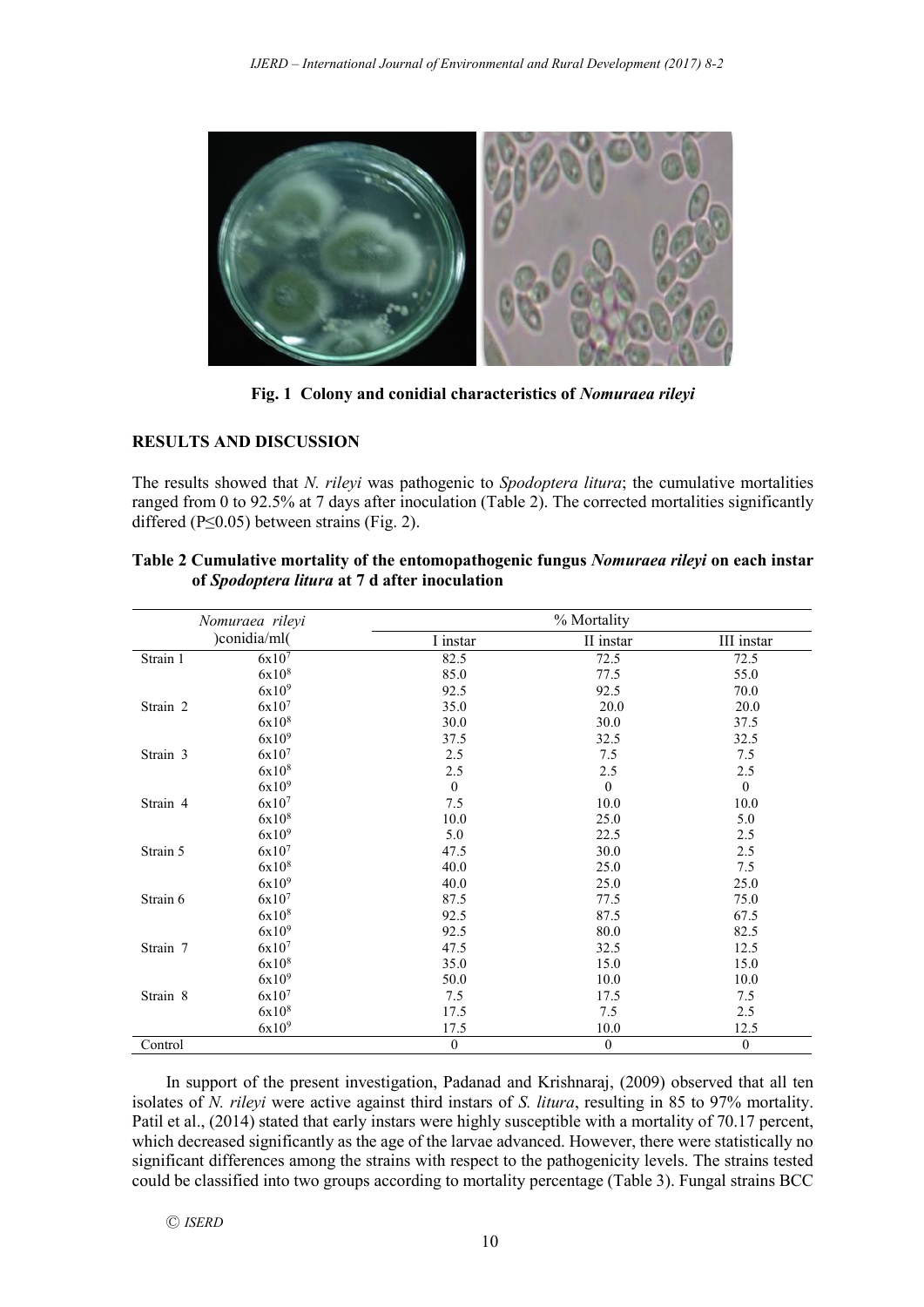14653 and BCC 1467 were identified as highly pathogenic and were used in the secondary bioassay against various larval stages. The remaining strains were characterized as having low pathogenicity (Table 4).



- **Fig. 2 Percentages of corrected mortality of** *Spodoptera litura* **treated with different strains of**  *Nomuraea riley* at a concentration of  $6x108$  conidia/ml at  $25\pm1^{\circ}$ C
- **Table 3 Pathogenicity levels of different strains of** *Nomuraea rileyi* **toward** *Spodoptera litura* **as expressed by percentage mortality**

| Pathogenicity level    | Mortality $(\%)$ | Strain No.                       |
|------------------------|------------------|----------------------------------|
| High pathogenicity     | >75.79           | BCC 14653, BCC 14671             |
| Moderate pathogenicity | $75.79 - 49.50$  | -                                |
| Low pathogenicity      | <49.50           | BCC 14658, BCC 14659, BCC 14660, |
|                        |                  | BCC 14670, BCC 14672, BCC 14673  |

Table 4 shows the efficacy of two strains of *Beauveria bassiana* against various larval stages of *Spodoptera litura*. All strains tested were effective against all larval stages of *Spodoptera litura*, but the effectiveness varied with larval stage. There were significant differences ( $P \le 0.05$ ) among different larval stages. No significant differences were found among concentrations.

Means in columns with different small letters indicate significant differences among different concentrations of *Nomuraea rileyi* (one way ANOVA,  $P \le 0.05$ ; Duncan's multiple rang test). Means in the same row followed by the different capital letters indicate significant differences between instars of Spodoptera litura at  $P \le 0.05$  (T- test).

**Table 4 Efficacy of two strains of** *Nomuraea rileyi* **against various larval stages of** *Spodoptera litura*

| Strains no.      | Conc.             | Corrected mortality of<br>1 <sup>st</sup> | Corrected mortality of<br>2 <sub>nd</sub> | Corrected mortality of<br>2rd |
|------------------|-------------------|-------------------------------------------|-------------------------------------------|-------------------------------|
|                  |                   | instar $(\% \pm SE)$                      | instar $(\% \pm SE)$                      | instar $(\% \pm SE)$          |
|                  | $6x10^{7}$        | $82.5 \pm 5.77$ bA                        | $72.5 \pm 3.33$ bB                        | $72.5 \pm 5.77$ aB            |
| <b>BCC 14653</b> | 6x10 <sup>8</sup> | $85.0\pm8.81$ bA                          | $77. \pm 5.77.5 \text{ bB}$               | $55.0 \pm 8.81$ bC            |
|                  | 6x10 <sup>9</sup> | 92.5 $\pm$ 3.33 aA                        | 92.5 $\pm$ 5.77 aA                        | 70.0 $\pm$ 5.77 aB            |
|                  | 6x10 <sup>7</sup> | $87.5\pm 6.67$ bA                         | $77.5 \pm 5.77$ bB                        | $75.0 \pm 5.77$ abB           |
| BCC 14671        | 6x10 <sup>8</sup> | 92.5 $\pm$ 0.00 aA                        | $87.5 \pm 8.81$ aAB                       | $67.5 \pm 13.33$ bBC          |
|                  | 6x10 <sup>9</sup> | 92.5 $\pm$ 5.77 aA                        | $80.0 \pm 5.77$ abB                       | $82.5 \pm 5.77$ aB            |